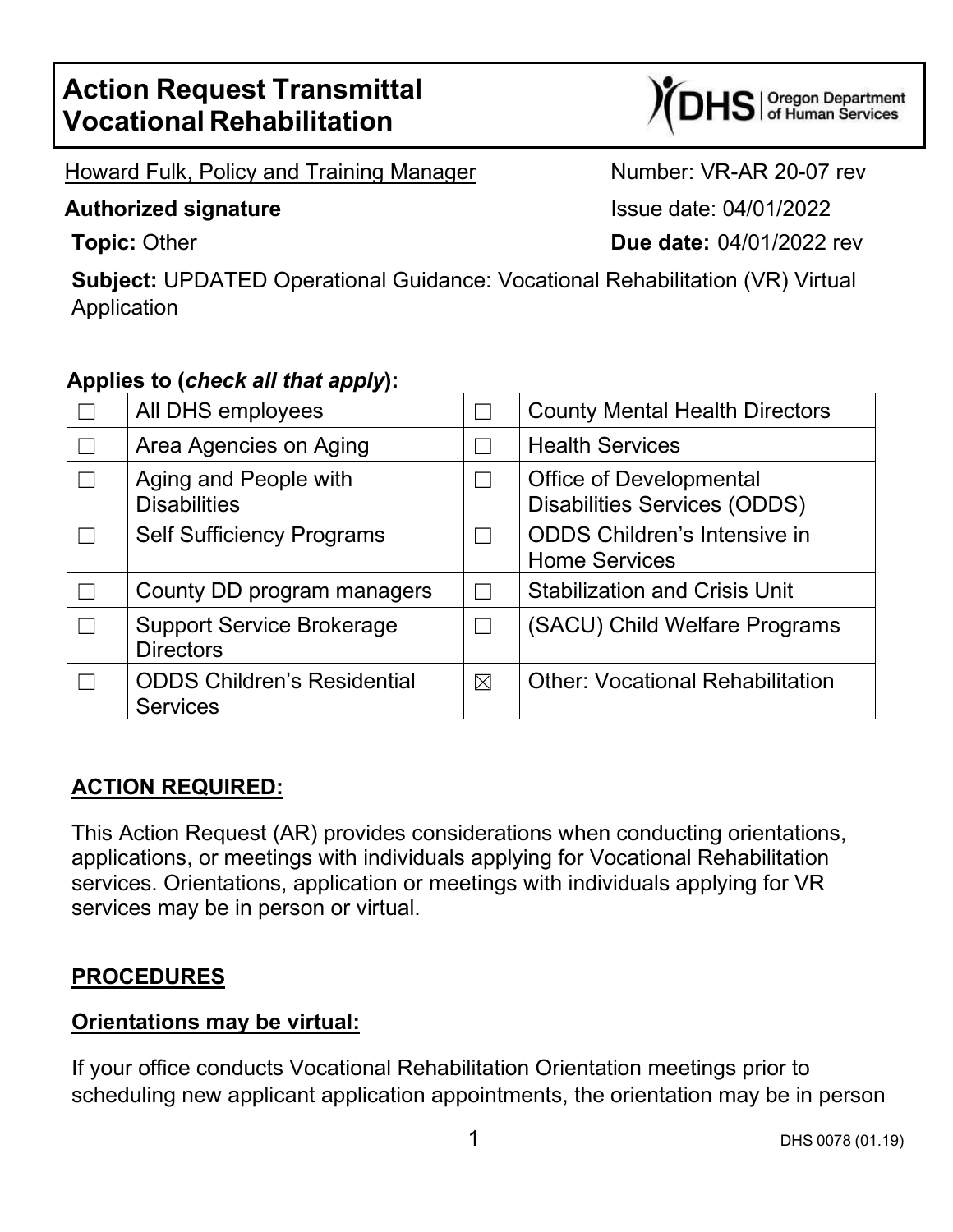or via Teams, Zoom, or another alternative telecommunication platform appropriate to the situation.

- **Orientations are always optional:** A prospective applicant's application should not be delayed solely to attend an orientation meeting prior to offering an application appointment.
	- o There is no statutory requirement for an orientation prior to application.
	- o The VR Orientation Video may be used as appropriate.

It is recommended that any documentation normally provided during your orientations be mailed, emailed or faxed to the applicant prior to the virtual orientation meeting.

- Alternately, if the applicant declines a virtual orientation prior to application, you may provide these materials to the applicant before the initial application meeting.
- Any documents exchanged with an applicant via email must be both sent and received securely. (See [VR-IM 17-06.](https://www.oregon.gov/dhs/EMPLOYMENT/VR/PolicyRuleDocs/VR-IM%2017-06%20Using%20Secure%20Email.pdf))

## **Accommodations must be provided**

VR staff should coordinate with VR.Fieldservices to ensure that CART captioning, language translation, or sign language accommodations needed are available in a timely fashion.

- It is Vocational Rehabilitation's responsibility to ensure that any needed accommodations are provided for all applicants throughout the VR process.
- Use of a personal email account by the VRC is not permitted

**Please remember:** It is the VRC's responsibility to ensure that any accommodations needed by the client to help them review and understand these documents be made readily available and provided as needed.

## **Application meetings may be virtual**

VR is required to accept applications and to process applications in accordance with all federally established guidelines.

Application meetings may be conducted in person or virtually.

When scheduling appointments, offices should continue to:

- Assure appointments are made in the order in which they are received to the greatest extent possible.
- Consider virtual meetings as an option or tool for counselors and staff.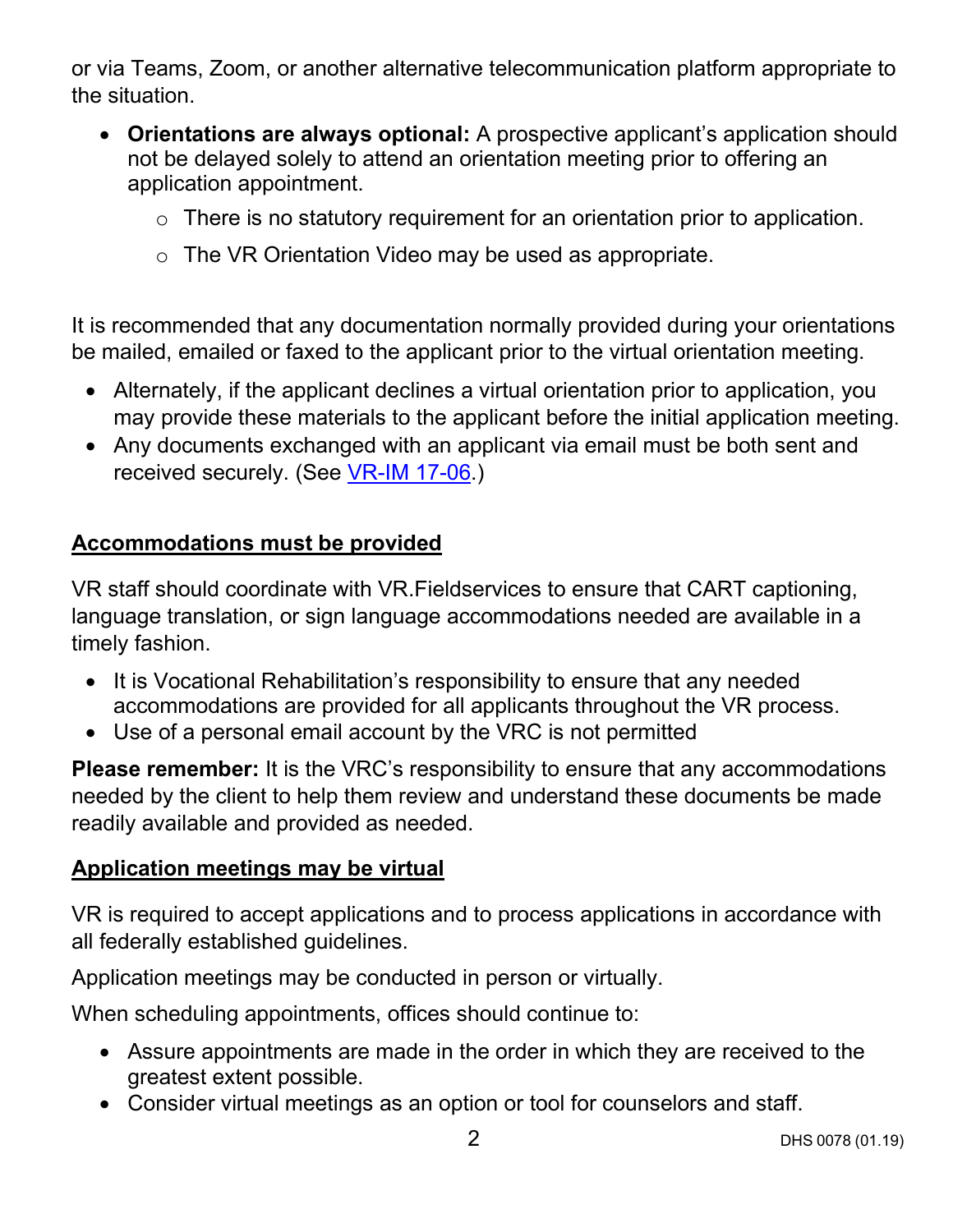Virtual meetings may be done using the following platforms:

- Teams
- Zoom
- Facetime
- Telephone

We recognize the importance of the counselor/client face-to-face interaction in building rapport. We recognize and understand the challenges that virtual meetings may cause.

• Please choose the meeting strategy with the applicant (and their parent or guardian or team members) that is most appropriate.

# **Send Documents to be Reviewed Prior to in person or virtual Application**

While not required, it is recommended that service questionnaires or personal information forms be sent to the applicant prior to the meeting to provide the VRC with additional information to facilitate the meeting discussion.

All forms to be covered during the application process should be left unsigned and provided to the applicant prior to the meeting.

These documents may be mailed, securely emailed, or faxed to the individual.

If the application is virtual:

- A self-addressed, prepaid envelope should be included to facilitate the timely return of all necessary documentation if documents are sent via USPS.
- Add the counselor's name on the return envelope to assure the mail is directed appropriately before the virtual application.
- The VRC must use their ODHS work email account to share documents.
- Documents may be scanned using the Microsoft Lens Application on your State iPhone and emailed from the member's state email account.
- Texting the document as an attachment is not permitted.

# **Conducting and documenting the in person and virtual application**

During the in person or virtual application appointment, applicant involvement and understanding must be sought.

• **Note**: Lack of comment from the individual does not always constitute understanding or consent, counselors must work to ensure that the person is actively engaged and is understanding the conversation.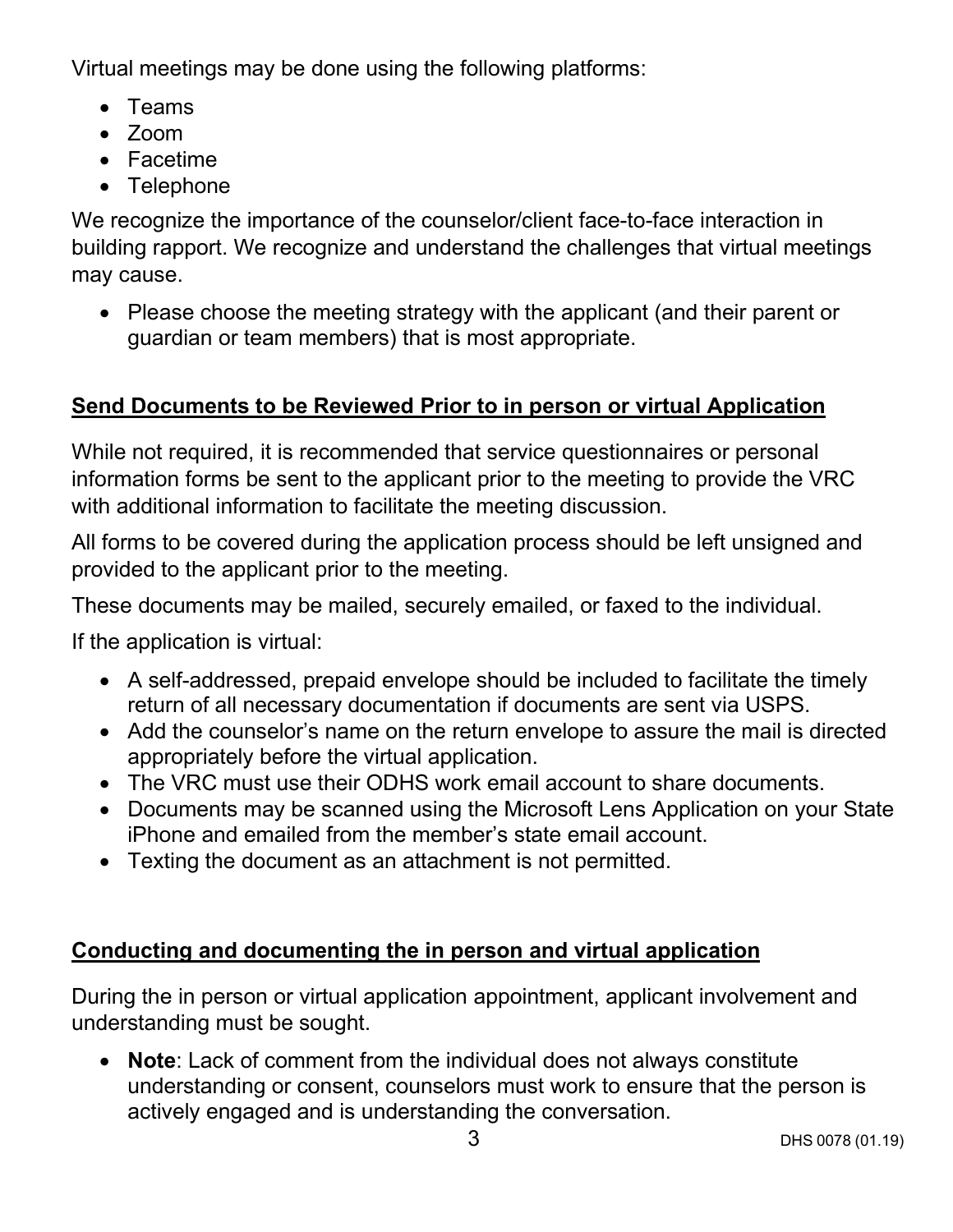- VRCs must actively seek and obtain the individual's approval or consent during each step of the application process.
- VRCs should case note this conversation and clearly document the individual's response as necessary.
- Should changes be required to any documentation, VRCs must again seek approval or consent from the individual. Document this agreement in case notes as necessary.

## **Completing the in person or virtual application – review forms**

At the completion of the interview the VRC should:

- Verify that the individual has signed or initialed all forms as appropriate.
- The applicant's signature must be handwritten.

If this is a virtual application, discuss how to return the documents to VR.

- The method must meet all DHS/VR security requirements.
- Documents may be mailed by USPS back to a VR branch office.
- Completed documents may not be mailed directly from an applicant to a private residence.
- Assure the counselor's name is on the return envelope so the information reaches them.

Other methods to return the signed documents may be considered, based upon the VRC's professional discretion.

- Documents may be scanned and emailed securely back to the VRC.
- Documents may be photographed by the individual and emailed securely back to the VRC.
- Documents may not be sent via text as an attachment.

Again, staff must assure the method meets all ODHS and VR security requirements.

## **Client identification for services:**

To be eligible to receive services from Vocational Rehabilitation, an individual must be legally able to obtain employment within the United States.

- VR uses the **Federal I-9 standards of identification** for this purpose.
- Additional guidance on verifying an individual's authority to work may be found in VR-AR 19-05.
	- o Further questions surrounding what identification is acceptable for identification verification may be addressed by referring to the [I-9 document](https://www.uscis.gov/i-9) itself.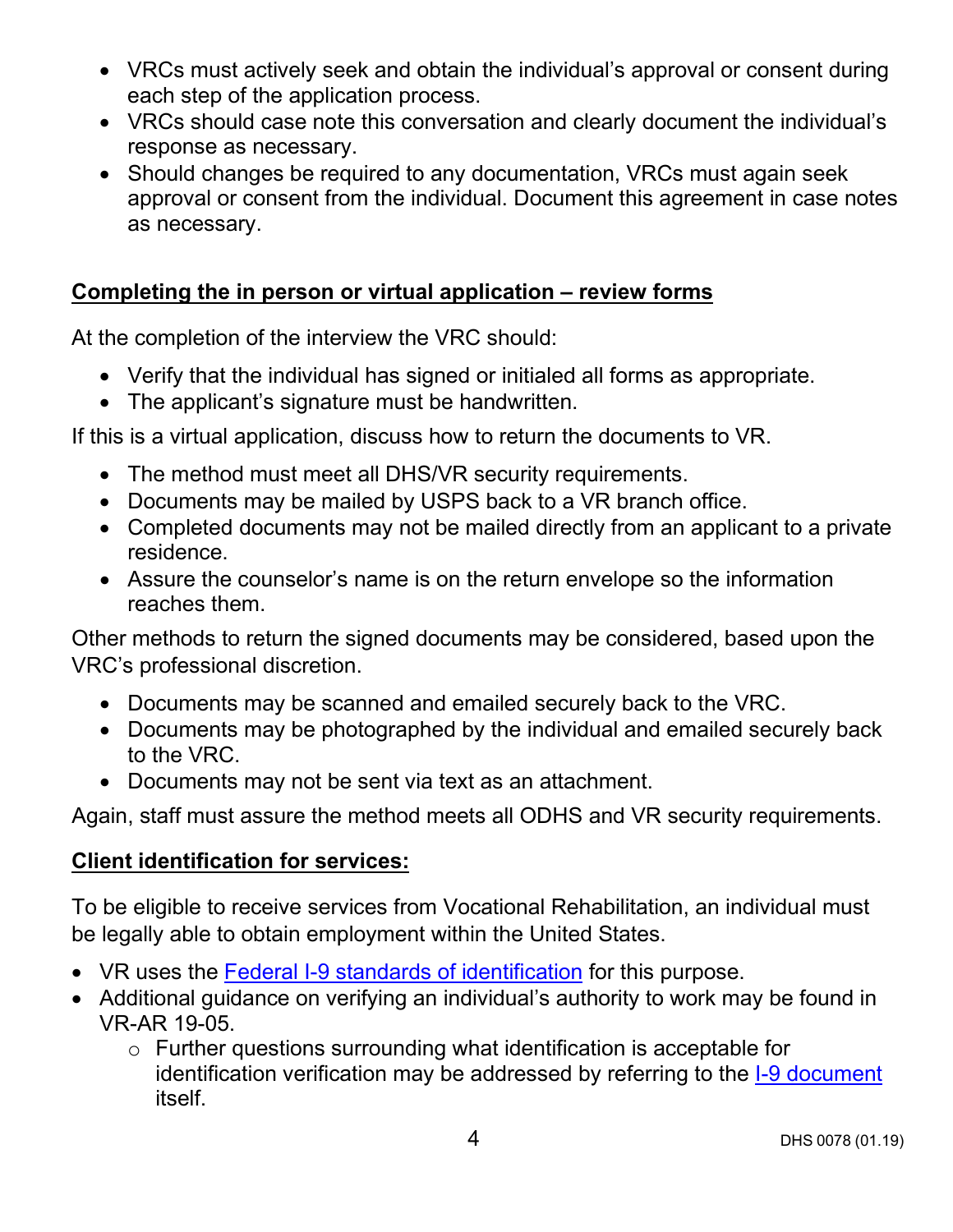• While a person need not be physically present to apply for VR services, the individual must be available to participate in program services in order to be deemed eligible.

If the application is virtual, the Program can request that a client send the VR Program photocopies of their identification.

- However, the Program may not require a person to photocopy, email, fax or mail an original or copy of any form of state or federal identification.
- If an individual is uncomfortable with copying and sharing their identification in one of these formats, the VRC should ask the person to display their identification to the camera they are using during the virtual application. The VRC should attempt to make a reasonable identification based on this exchange.
	- $\circ$  The VRC should ask the applicant if they are comfortable with a screen shot being made of the applicant's identification while they are displaying it to the camera.
	- $\circ$  If the applicant agrees with this action, the VRC may take a screen shot and use this as part of the file.
- Under no circumstance should an applicant mail an original document to VR.

# **Validating identification**

To validate a person's identification, applicants must provide us a clean, legible copy of their identification documents.

- These documents must meet the [I-9 standards](https://www.uscis.gov/i-9) required to prove eligibility for employment within the United States.
	- o Preferably a color copy, if possible.
	- $\circ$  The applicant may send a clean, legible photograph of the documents if they are unable to scan the documents.
- An applicant's identification may be submitted to the VRC:
	- o Via USPS
	- o Via Secure Email (Preferred method when possible)
	- o Via Fax
- An applicant's identification may NOT be submitted to the VRC:
	- o Via Text Messaging
	- o Via unsecure Email
	- o Any method not otherwise described as acceptable above

If an applicant is unable or unwilling to provide positive identification in an acceptable manner described above, a face-to-face meeting is required to validate the person's identification in order to move from application to eligibility status.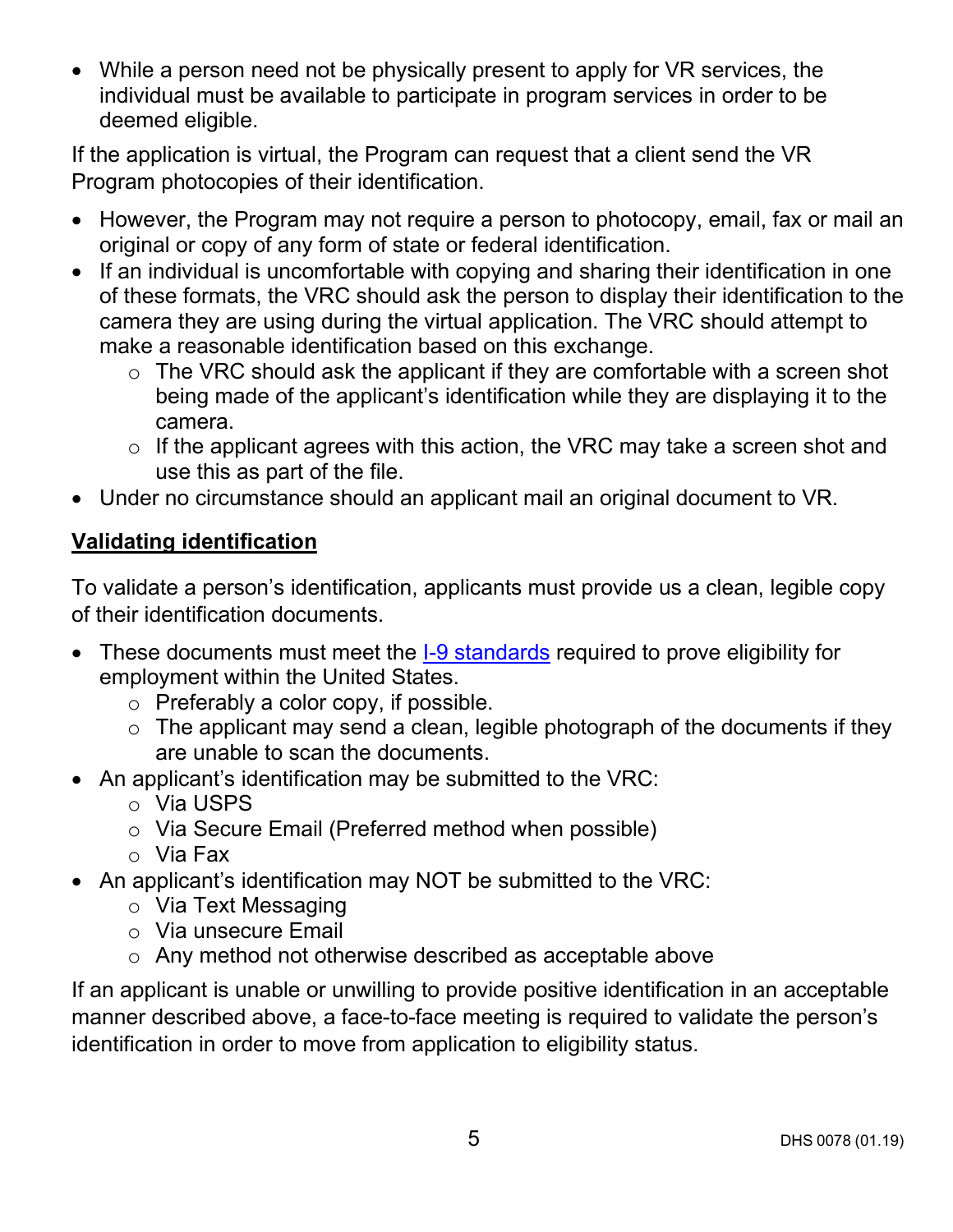## **Assure applicants sign documents:**

Many of the forms required to complete the application and application process require signatures by both the VRC and applicant.

If the meeting is virtual:

- Documents may be mailed via USPS or sent through secure email if this is acceptable to the individual. VR staff should:
	- o Track when documents are mailed, and,
	- o Ensure the applicant receives the documents mailed, and,
	- o Follow-up with the applicant or clients, as necessary, to ensure:
		- **The documents are received, and**
		- That the documents are signed and returned.
- Client Signature dates will be different from VRC signature dates on the application for services.
	- $\circ$  Document why the dates are different in a case note and explain why this variance has occurred.
	- o The VRC's signature date must match the date entered in ORCA.
		- The counselor signature confirms the application is complete. Now VR has what is needed to initiate assessment for eligibility.
		- Additionally, the counselor will case note the difference in applicant signature and the date the case is initiated in ORCA due to client concerns related to Covid-19 or other reasons for the virtual application.

## **Emailing Documents for Signature:**

If emailing the documentation is more convenient for the applicant, documentation may be shared through one of the following methods. After printing and signing the documents, they can be returned to VR via a self-addressed, prepaid envelope provided to the individual prior to the virtual application appointment.

- Documents may be scanned and emailed from the VRC's office.
- Documents may be scanned using the Microsoft Lens Application on your State iPhone and emailed from the members state email account.
	- $\circ$  Texting the document as an attachment is not permitted
	- $\circ$  Use of a personal email account by the VRC is not permitted
- Any document emailed to or from a client must be both sent and received securely.
	- o VRCs should ensure that individuals are familiar with our secure email process and are instructed on using this with all correspondence.
		- Clients may reply to a secure email sent from VR, or
		- Clients may login and send a new email at <https://secureemail.dhsoha.state.or.us/encrypt>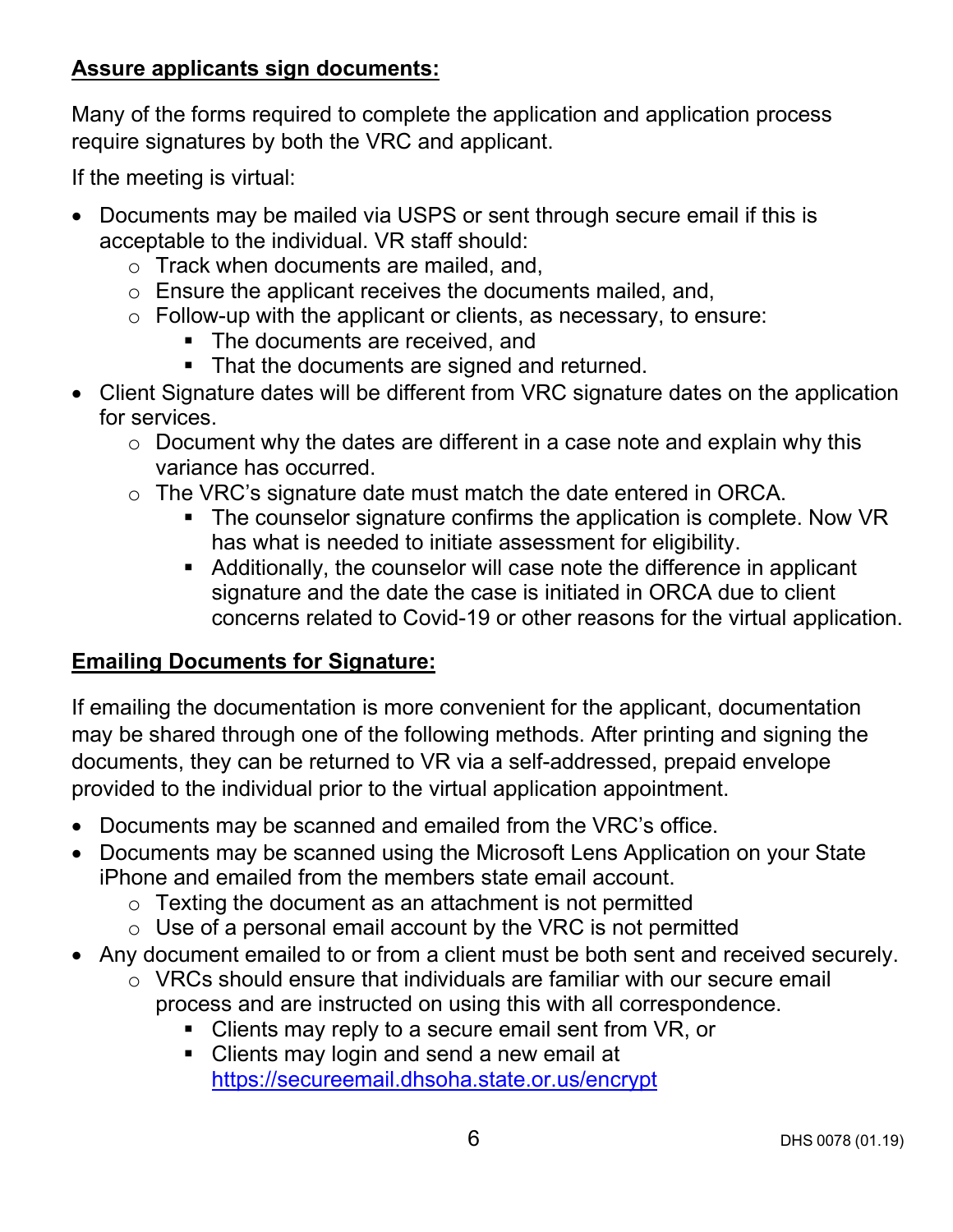## **Additional considerations on document signing:**

Many VR clients are unfamiliar with some of the technologies in daily business practices. The postal service is the method most comfortable for them.

- Using the ODHS secure email process has provided troublesome for some VR customers previously.
- Emailing documents for signature can create barriers for clients that do not have access to a printer.
- Secure emails cannot be opened by an applicant on a nonsecure or public WIFI.
- Some individuals choose not to engage with the electronic form and process for application.
- Some individuals do not have secure, dedicated internet access available to them.

Please note that in many instances, the Release of Information Form (3010) cannot be opened by the recipient when emailed directly as a form.

• The VRC should complete the form and save via the "Print to PDF" option. Then send the saved document.

## **Case note Example for Virtual Application:**

**Entry Date**: Date of actual Virtual/Phone Meeting and Agreement **Category**: Other or Phone Call **Summary**: Virtual Meeting for Client Application and Agreement

## **Enter Case Note:**

Under the guidance of VR-AR-20-04, this client's application appointment was conducted virtually at the client's request. All required application forms, to include the applicant's rights and responsibilities, had been mailed to the client prior to this meeting and each was covered individually during our discussion. The client has verbally stated their agreement and understanding of their rights and responsibilities, has been provided copies of the Dispute Resolution Rights and is returning the signed forms to our office via USPS.

#### **In-Person Meetings:**

State office buildings will reopen to the general public May 1, 2022.

The VR staff person scheduling an in-person appointment may ask the applicant about any preferences for face-to-face meetings.